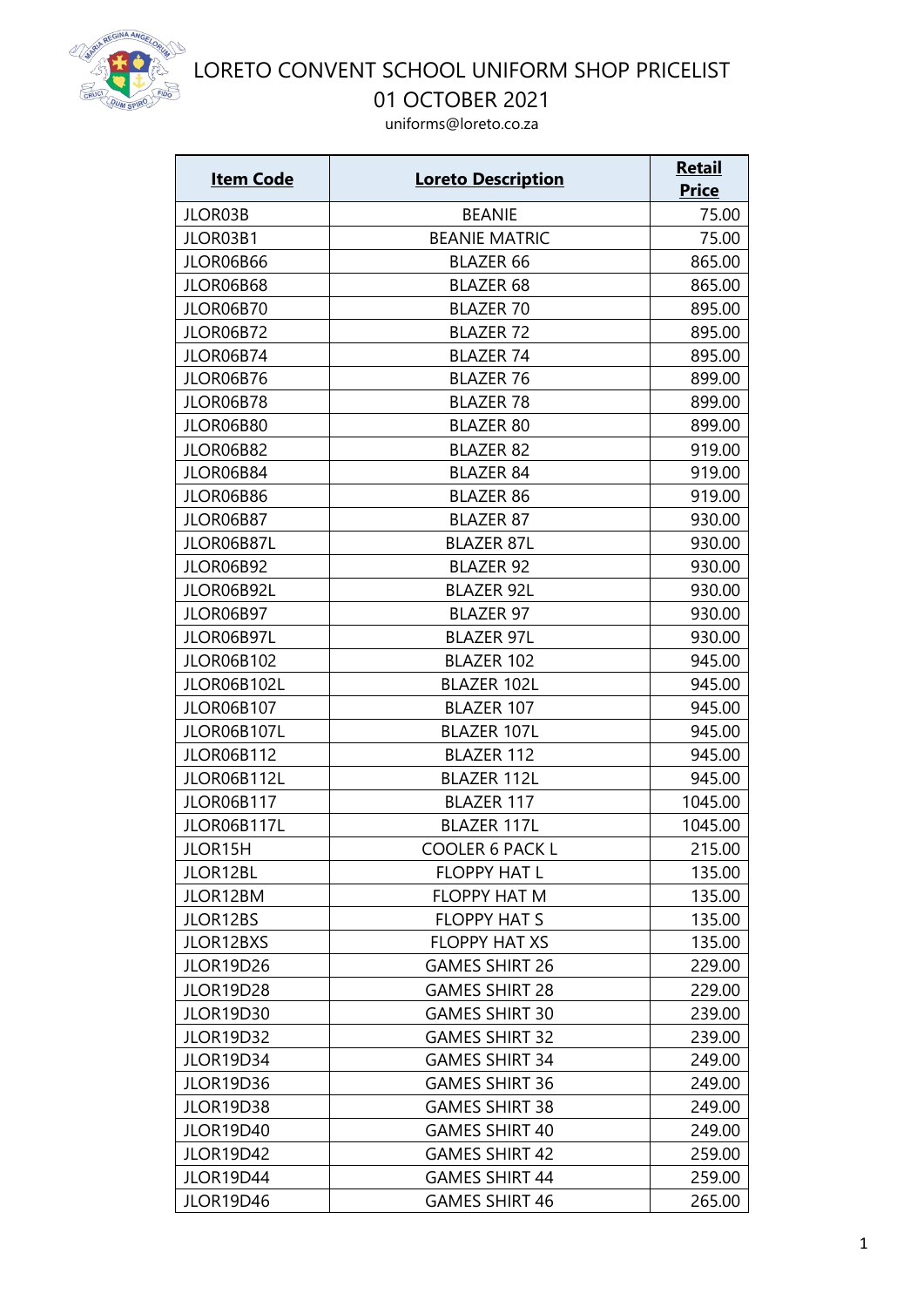

01 OCTOBER 2021

| <b>JLOR19D48</b><br>JLOR22A18        | <b>GAMES SHIRT 48</b><br><b>GAMES SHORTS 18</b>  | 265.00<br>144.00 |
|--------------------------------------|--------------------------------------------------|------------------|
|                                      |                                                  |                  |
| <b>JLOR22A20</b><br><b>JLOR22A22</b> | <b>GAMES SHORTS 20</b><br><b>GAMES SHORTS 22</b> | 144.00<br>144.00 |
| JLOR22A24                            | <b>GAMES SHORTS 24</b>                           | 148.00           |
| <b>JLOR22A26</b>                     | <b>GAMES SHORTS 26</b>                           |                  |
| JLOR22A28                            |                                                  | 148.00           |
|                                      | <b>GAMES SHORTS 28</b><br><b>GAMES SHORTS 30</b> | 153.00           |
| <b>JLOR22A30</b>                     |                                                  | 153.00           |
| JLOR22A32                            | <b>GAMES SHORTS 32</b><br><b>GAMES SHORTS 34</b> | 156.00           |
| JLOR22A34                            |                                                  | 156.00           |
| JLOR22A36                            | <b>GAMES SHORTS 36</b>                           | 159.00           |
| JLOR22A38                            | <b>GAMES SHORTS 38</b>                           | 159.00           |
| <b>JLOR22A40</b>                     | <b>GAMES SHORTS 40</b>                           | 168.00           |
| JLOR22A42                            | <b>GAMES SHORTS 42</b>                           | 168.00           |
| <b>JLOR24A26</b>                     | <b>GAMES SKORT 26</b>                            | 220.00           |
| JLOR24A28                            | <b>GAMES SKORT 28</b>                            | 220.00           |
| JLOR24A30                            | <b>GAMES SKORT 30</b>                            | 235.00           |
| JLOR24A32                            | <b>GAMES SKORT 32</b>                            | 235.00           |
| JLOR24A34                            | <b>GAMES SKORT 34</b>                            | 255.00           |
| JLOR24A36                            | <b>GAMES SKORT 36</b>                            | 255.00           |
| JLOR24A38                            | <b>GAMES SKORT 38</b>                            | 255.00           |
| JLOR24A40                            | <b>GAMES SKORT 40</b>                            | 255.00           |
| JLOR24A42                            | <b>GAMES SKORT 42</b>                            | 270.00           |
| JLOR24A44                            | <b>GAMES SKORT 44</b>                            | 270.00           |
| JLOR24A46                            | <b>GAMES SKORT 46</b>                            | 285.00           |
| JLOR24A48                            | <b>GAMES SKORT 48</b>                            | 285.00           |
| <b>JLOR24A50</b>                     | <b>GAMES SKORT 50</b>                            | 299.00           |
| JLOR18BROYK2XS                       | <b>GOLF SHIRT L/S ROYAL K2XS</b>                 | 199.00           |
| <b>JLOR18BROYKL</b>                  | <b>GOLF SHIRT L/S ROYAL KL</b>                   | 199.00           |
| <b>JLOR18BROYKM</b>                  | <b>GOLF SHIRT L/S ROYAL KM</b>                   | 199.00           |
| <b>JLOR18BROYKS</b>                  | <b>GOLF SHIRT L/S ROYAL KS</b>                   | 199.00           |
| <b>JLOR18BROYKXS</b>                 | <b>GOLF SHIRT L/S ROYAL KXS</b>                  | 199.00           |
| JLOR18AROYK2XS                       | <b>GOLF SHIRT S/S ROYAL K2XS</b>                 | 185.00           |
| JLOR18AROYKM                         | <b>GOLF SHIRT S/S ROYAL KM</b>                   | 185.00           |
| <b>JLOR18AROYKS</b>                  | <b>GOLF SHIRT S/S ROYAL KS</b>                   | 185.00           |
| <b>JLOR18AROYKXS</b>                 | <b>GOLF SHIRT S/S ROYAL KXS</b>                  | 185.00           |
| JLOR18AWHT2XL                        | <b>GOLF SHIRT S/S WHITE 2XL</b>                  | 245.00           |
| JLOR18AWHTKL                         | <b>GOLF SHIRT S/S WHITE KL</b>                   | 209.00           |
| JLOR18AWHTKM                         | <b>GOLF SHIRT S/S WHITE KM</b>                   | 209.00           |
| <b>JLOR18AWHTKS</b>                  | <b>GOLF SHIRT S/S WHITE KS</b>                   | 209.00           |
| JLOR18AWHTKXL                        | <b>GOLF SHIRT S/S WHITE KXL</b>                  | 209.00           |
| JLOR18AWHTKXS                        | <b>GOLF SHIRT S/S WHITE KXS</b>                  | 209.00           |
| JLOR18AWHTL                          | <b>GOLF SHIRT S/S WHITE L</b>                    | 229.00           |
| JLOR18AWHTM                          | <b>GOLF SHIRT S/S WHITE M</b>                    | 229.00           |
| <b>JLOR18AWHTS</b>                   | <b>GOLF SHIRT S/S WHITE S</b>                    | 229.00           |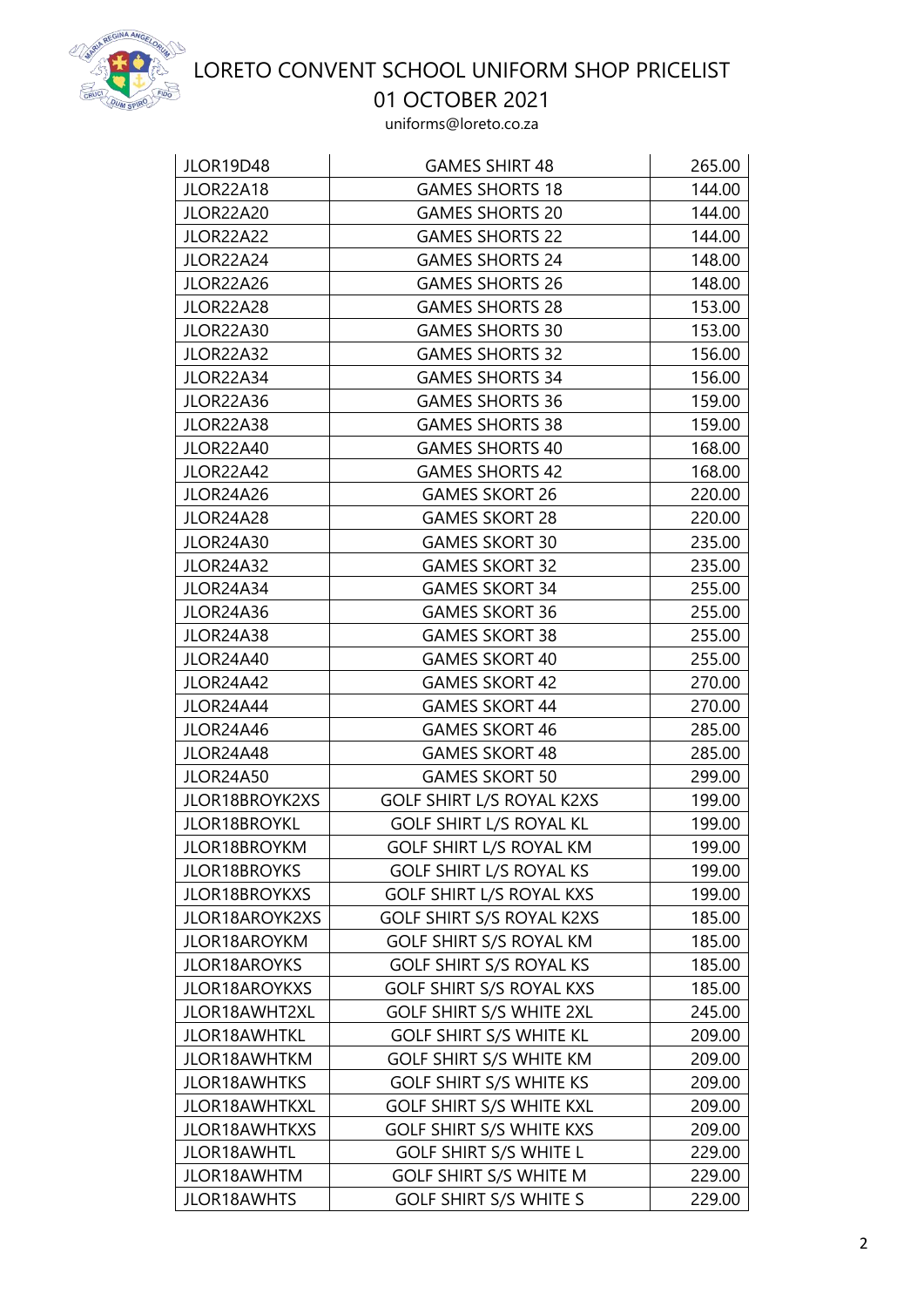

01 OCTOBER 2021

| JLOR18AWHTXL      | <b>GOLF SHIRT S/S WHITE XL</b> | 229.00 |
|-------------------|--------------------------------|--------|
| JLOR30AGRN22      | <b>HOUSE T-SHIRT GREEN 22</b>  | 125.00 |
| JLOR30AGRN24      | <b>HOUSE T-SHIRT GREEN 24</b>  | 135.00 |
| JLOR30AGRN26      | <b>HOUSE T-SHIRT GREEN 26</b>  | 135.00 |
| JLOR30AGRN28      | <b>HOUSE T-SHIRT GREEN 28</b>  | 135.00 |
| JLOR30AGRN30      | <b>HOUSE T-SHIRT GREEN 30</b>  | 145.00 |
| JLOR30AGRN32      | <b>HOUSE T-SHIRT GREEN 32</b>  | 145.00 |
| JLOR30AGRNL       | <b>HOUSE T-SHIRT GREEN L</b>   | 155.00 |
| JLOR30AGRNM       | <b>HOUSE T-SHIRT GREEN M</b>   | 155.00 |
| JLOR30AGRNS       | <b>HOUSE T-SHIRT GREEN S</b>   | 155.00 |
| JLOR30ARED22      | <b>HOUSE T-SHIRT RED 22</b>    | 125.00 |
| JLOR30ARED24      | <b>HOUSE T-SHIRT RED 24</b>    | 135.00 |
| JLOR30ARED26      | <b>HOUSE T-SHIRT RED 26</b>    | 135.00 |
| JLOR30ARED28      | <b>HOUSE T-SHIRT RED 28</b>    | 135.00 |
| JLOR30ARED30      | <b>HOUSE T-SHIRT RED 30</b>    | 145.00 |
| JLOR30ARED32      | <b>HOUSE T-SHIRT RED 32</b>    | 145.00 |
| JLOR30AREDL       | <b>HOUSE T-SHIRT RED L</b>     | 155.00 |
| JLOR30AREDM       | <b>HOUSE T-SHIRT RED M</b>     | 155.00 |
| JLOR30AREDS       | <b>HOUSE T-SHIRT RED S</b>     | 155.00 |
| JLOR30AYEL22      | <b>HOUSE T-SHIRT YELLOW 22</b> | 125.00 |
| JLOR30AYEL24      | <b>HOUSE T-SHIRT YELLOW 24</b> | 135.00 |
| JLOR30AYEL26      | <b>HOUSE T-SHIRT YELLOW 26</b> | 135.00 |
| JLOR30AYEL28      | <b>HOUSE T-SHIRT YELLOW 28</b> | 135.00 |
| JLOR30AYEL30      | <b>HOUSE T-SHIRT YELLOW 30</b> | 145.00 |
| JLOR30AYEL32      | <b>HOUSE T-SHIRT YELLOW 32</b> | 145.00 |
| JLOR30AYELL       | <b>HOUSE T-SHIRT YELLOW L</b>  | 155.00 |
| JLOR30AYELM       | <b>HOUSE T-SHIRT YELLOW M</b>  | 155.00 |
| JLOR30AYELS       | <b>HOUSE T-SHIRT YELLOW S</b>  | 155.00 |
| <b>JLOR13A61</b>  | JERSEY L/S ROYAL 61            | 199.00 |
| <b>JLOR13A66</b>  | JERSEY L/S ROYAL 66            | 199.00 |
| <b>JLOR13A71</b>  | JERSEY L/S ROYAL 71            | 199.00 |
| JLOR13A76         | <b>JERSEY L/S ROYAL 76</b>     | 215.00 |
| <b>JLOR13A81</b>  | JERSEY L/S ROYAL 81            | 215.00 |
| JLOR13A87         | JERSEY L/S ROYAL 87            | 215.00 |
| <b>JLOR13A92</b>  | JERSEY L/S ROYAL 92            | 229.00 |
| JLOR13A97         | JERSEY L/S ROYAL 97            | 229.00 |
| <b>JLOR13A102</b> | JERSEY L/S ROYAL 102           | 229.00 |
| <b>JLOR13A107</b> | JERSEY L/S ROYAL 107           | 240.00 |
| <b>JLOR13A112</b> | JERSEY L/S ROYAL 112           | 240.00 |
| <b>JLOR13A117</b> | JERSEY L/S ROYAL 117           | 240.00 |
| JLOR13D81         | JERSEY MATRIC S/L WHITE 81     | 209.00 |
| JLOR13D87         | JERSEY MATRIC S/L WHITE 87     | 209.00 |
| JLOR13D92         | JERSEY MATRIC S/L WHITE 92     | 219.00 |
| JLOR13D97         | JERSEY MATRIC S/L WHITE 97     | 219.00 |
| <b>JLOR13D102</b> | JERSEY MATRIC S/L WHITE 102    | 219.00 |
|                   |                                |        |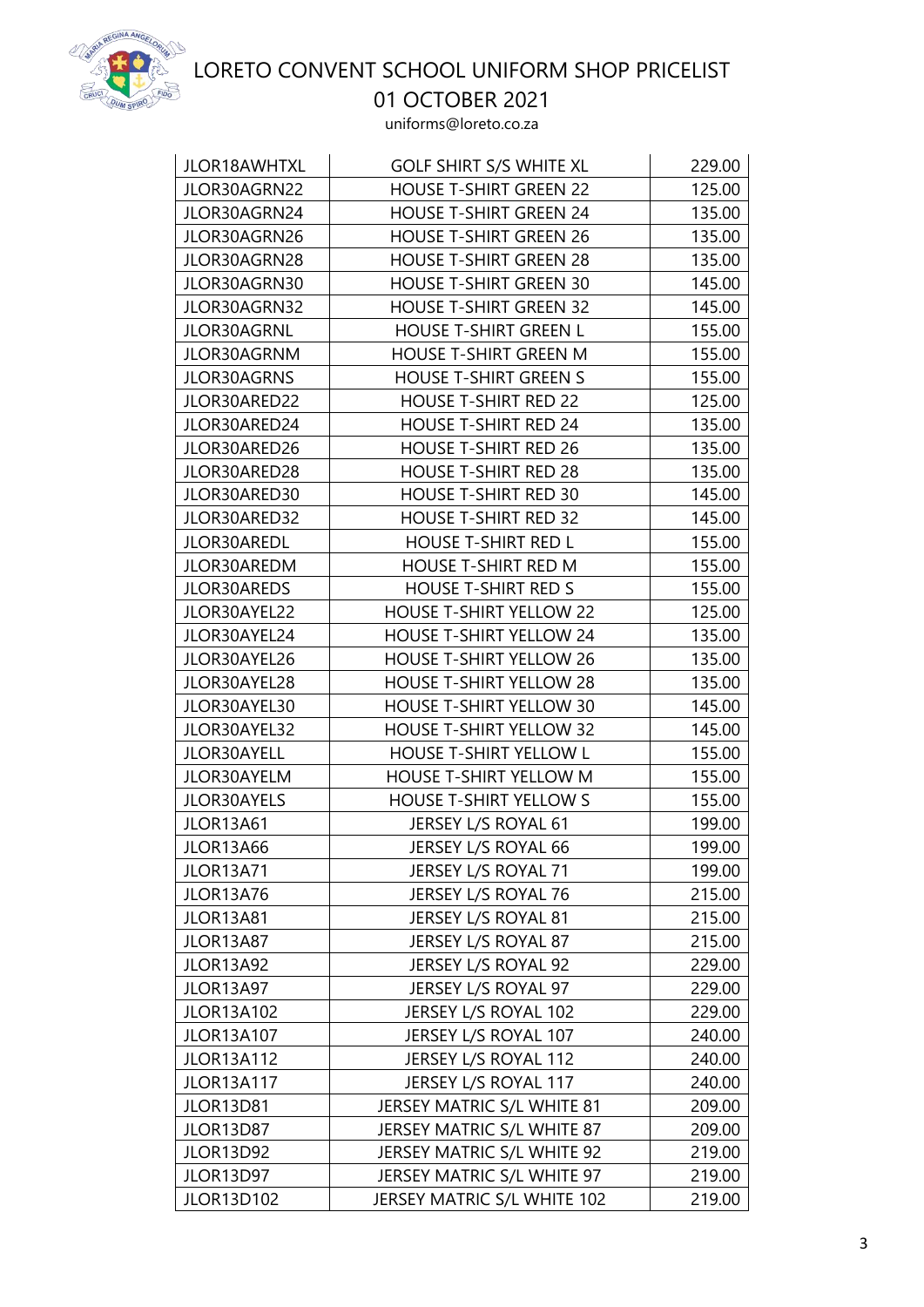

01 OCTOBER 2021

| <b>JLOR13D107</b> | JERSEY MATRIC S/L WHITE 107       | 229.00 |
|-------------------|-----------------------------------|--------|
| <b>JLOR13D112</b> | JERSEY MATRIC S/L WHITE 112       | 229.00 |
| <b>JLOR13D117</b> | JERSEY MATRIC S/L WHITE 117       | 229.00 |
| JLOR13B87         | JERSEY S/LESS ROYAL 87            | 185.00 |
| <b>JLOR13B92</b>  | JERSEY S/LESS ROYAL 92            | 195.00 |
| JLOR13B97         | JERSEY S/LESS ROYAL 97            | 195.00 |
| <b>JLOR13B102</b> | JERSEY S/LESS ROYAL 102           | 195.00 |
| <b>JLOR13B107</b> | JERSEY S/LESS ROYAL 107           | 209.00 |
| <b>JLOR13B112</b> | JERSEY S/LESS ROYAL 112           | 209.00 |
| <b>JLOR13B117</b> | JERSEY S/LESS ROYAL 117           | 209.00 |
| JLOR08C10         | PINAFORE 10                       | 295.00 |
| JLOR08CG10        | PINAFORE 10 AW                    | 399.00 |
| <b>JLOR08C11</b>  | <b>PINAFORE 11</b>                | 295.00 |
| JLOR08CG11        | PINAFORE 11 AW                    | 399.00 |
| JLOR08C12         | <b>PINAFORE 12</b>                | 295.00 |
| JLOR08CG12        | PINAFORE 12 AW                    | 445.00 |
| JLOR08C13         | PINAFORE 13                       | 295.00 |
| JLOR08CG13        | PINAFORE 13 AW                    | 445.00 |
| JLOR08C14         | PINAFORE 14                       | 315.00 |
| JLOR08CG14        | PINAFORE 14 AW                    | 445.00 |
| JLOR08C16         | PINAFORE 16                       | 339.00 |
| JLOR08CG16        | PINAFORE 16 AW                    | 445.00 |
| JLOR08C18         | PINAFORE 18                       | 339.00 |
| JLOR08C5          | <b>PINAFORE 5</b>                 | 270.00 |
| JLOR08C6          | PINAFORE 6                        | 270.00 |
| JLOR08C7          | <b>PINAFORE 7</b>                 | 270.00 |
| JLOR08CG7         | PINAFORE 7 AW                     | 399.00 |
| JLOR08C8          | <b>PINAFORE 8</b>                 | 270.00 |
| JLOR08CG8         | PINAFORE 8 AW                     | 399.00 |
| JLOR08C9          | PINAFORE 9                        | 270.00 |
| JLOR08CG9         | PINAFORE 9 AW                     | 399.00 |
| JLOR15I           | SATCHEL 7 DIV                     | 399.00 |
| JLOR15D           | <b>SATCHEL L</b>                  | 569.00 |
| JLOR15F           | SATCHEL S                         | 499.00 |
| JLOR03A           | <b>SCARF JNR</b>                  | 169.00 |
| JLOR03A2          | <b>SCARF MATRIC</b>               | 189.00 |
| JLOR03A1          | <b>SCARF SNR</b>                  | 189.00 |
| JGEN17AWHT29      | <b>SHIRT C&amp;T L/S WHITE 29</b> | 175.00 |
| JGEN17AWHT30      | SHIRT C&T L/S WHITE 30            | 175.00 |
| JGEN17AWHT31      | SHIRT C&T L/S WHITE 31            | 175.00 |
| JGEN17AWHT32      | <b>SHIRT C&amp;T L/S WHITE 32</b> | 175.00 |
| JGEN17AWHT33      | <b>SHIRT C&amp;T L/S WHITE 33</b> | 175.00 |
| JGEN17AWHT34      | <b>SHIRT C&amp;T L/S WHITE 34</b> | 185.00 |
| JGEN17AWHT35      | SHIRT C&T L/S WHITE 35            | 185.00 |
| JGEN17AWHT36      | SHIRT C&T L/S WHITE 36            | 185.00 |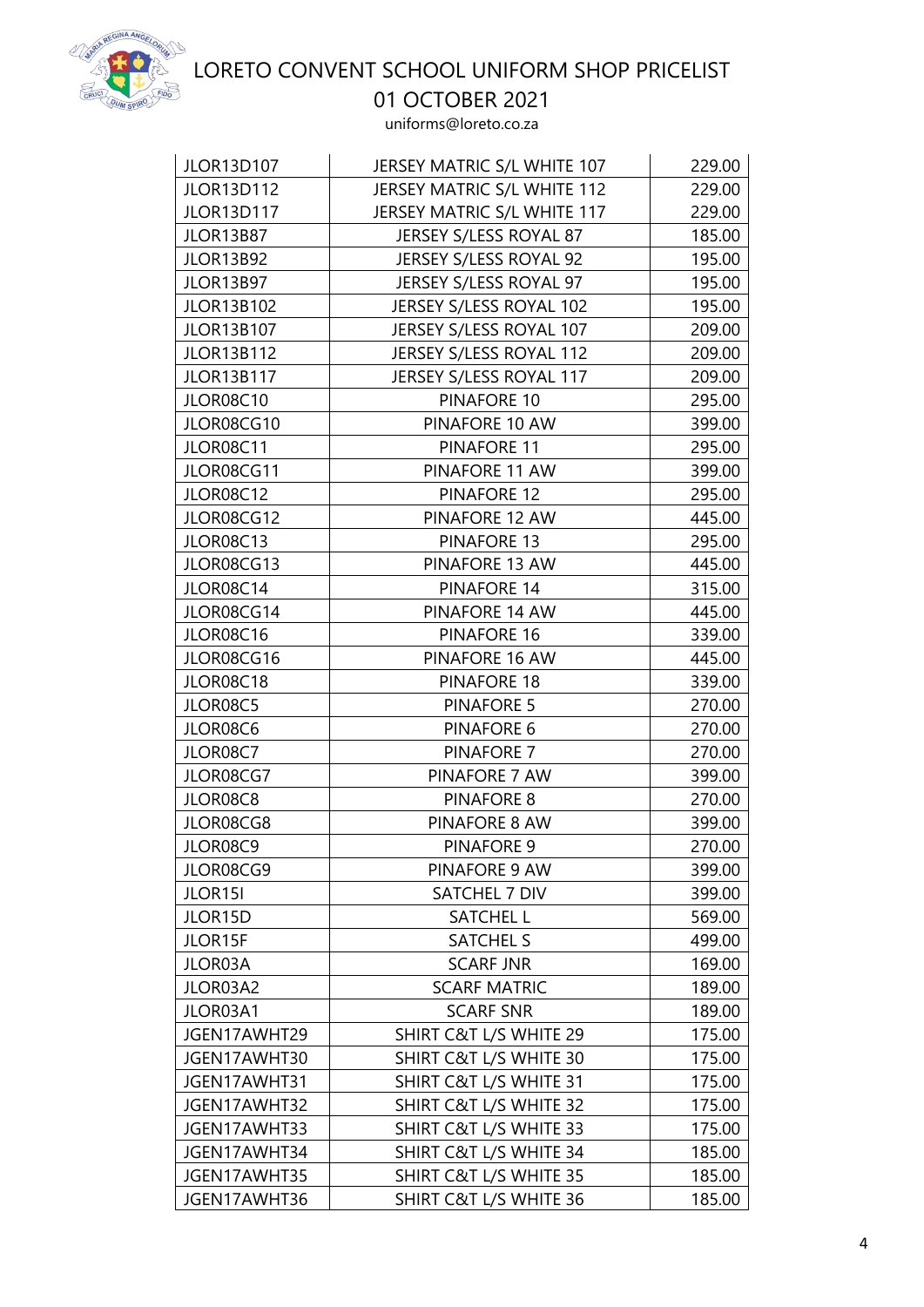

01 OCTOBER 2021

| JGEN17AWHT37      | SHIRT C&T L/S WHITE 37            | 185.00 |
|-------------------|-----------------------------------|--------|
| JGEN17AWHT38      | <b>SHIRT C&amp;T L/S WHITE 38</b> | 185.00 |
| JGEN17AWHT40      | SHIRT C&T L/S WHITE 40            | 189.00 |
| JGEN17AWHT42      | SHIRT C&T L/S WHITE 42            | 189.00 |
| JGEN17AWHT44      | SHIRT C&T L/S WHITE 44            | 189.00 |
| JGEN17CWHT34      | SHIRT C&T S/S WHITE 34            | 169.00 |
| JGEN17CWHT35      | SHIRT C&T S/S WHITE 35            | 169.00 |
| JGEN17CWHT36      | SHIRT C&T S/S WHITE 36            | 169.00 |
| JGEN17CWHT37      | SHIRT C&T S/S WHITE 37            | 169.00 |
| JGEN17CWHT38      | SHIRT C&T S/S WHITE 38            | 169.00 |
| JGEN17CWHT40      | SHIRT C&T S/S WHITE 40            | 169.00 |
| JGEN17CWHT42      | SHIRT C&T S/S WHITE 42            | 169.00 |
| JGEN17CWHT44      | SHIRT C&T S/S WHITE 44            | 169.00 |
| <b>JLOR17E10</b>  | SHIRT S/S GLADNECK PLAIN 10       | 129.00 |
| <b>JLOR17E11</b>  | SHIRT S/S GLADNECK PLAIN 11       | 129.00 |
| <b>JLOR17E12</b>  | SHIRT S/S GLADNECK PLAIN 12       | 139.00 |
| <b>JLOR17E13</b>  | SHIRT S/S GLADNECK PLAIN 13       | 139.00 |
| JLOR17E14         | SHIRT S/S GLADNECK PLAIN 14       | 139.00 |
| JLOR17E5          | SHIRT S/S GLADNECK PLAIN 5        | 119.00 |
| JLOR17E6          | <b>SHIRT S/S GLADNECK PLAIN 6</b> | 119.00 |
| JLOR17E7          | SHIRT S/S GLADNECK PLAIN 7        | 119.00 |
| JLOR17E8          | <b>SHIRT S/S GLADNECK PLAIN 8</b> | 119.00 |
| JLOR17E9          | SHIRT S/S GLADNECK PLAIN 9        | 129.00 |
| <b>JLOR17E92</b>  | SHIRT S/S GLADNECK PLAIN 92       | 149.00 |
| <b>JLOR17E97</b>  | SHIRT S/S GLADNECK PLAIN 97       | 149.00 |
| <b>JLOR17E102</b> | SHIRT S/S GLADNECK PLAIN 102      | 149.00 |
| <b>JLOR17E107</b> | SHIRT S/S GLADNECK PLAIN 107      | 159.00 |
| <b>JLOR23A31</b>  | SKIRT 31                          | 199.00 |
| JLOR23A32         | SKIRT 32                          | 199.00 |
| JLOR23A33         | SKIRT 33                          | 199.00 |
| JLOR23A34         | SKIRT 34                          | 199.00 |
| <b>JLOR23A35</b>  | SKIRT 35                          | 199.00 |
| JLOR23A36         | SKIRT 36                          | 199.00 |
| JLOR23A37         | SKIRT 37                          | 199.00 |
| JLOR23A38         | SKIRT 38                          | 199.00 |
| JLOR23A39         | SKIRT 39                          | 199.00 |
| <b>JLOR23A40</b>  | SKIRT 40                          | 215.00 |
| <b>JLOR23A42</b>  | SKIRT 42                          | 215.00 |
| JLOR23A44         | SKIRT 44                          | 215.00 |
| <b>JLOR23A46</b>  | SKIRT 46                          | 215.00 |
| JLOR23A48         | SKIRT 48                          | 215.00 |
| JLOR25E12-3       | SOCKS GAMES/STRIPE 12-3           | 90.00  |
| <b>JLOR25E4-7</b> | SOCKS GAMES/STRIPE 4-7            | 90.00  |
| JLOR25E7-10       | SOCKS GAMES/STRIPE 7-10           | 90.00  |
| JLOR25A12-3       | SOCKS K/H STRIPE 12-3             | 70.00  |
|                   |                                   |        |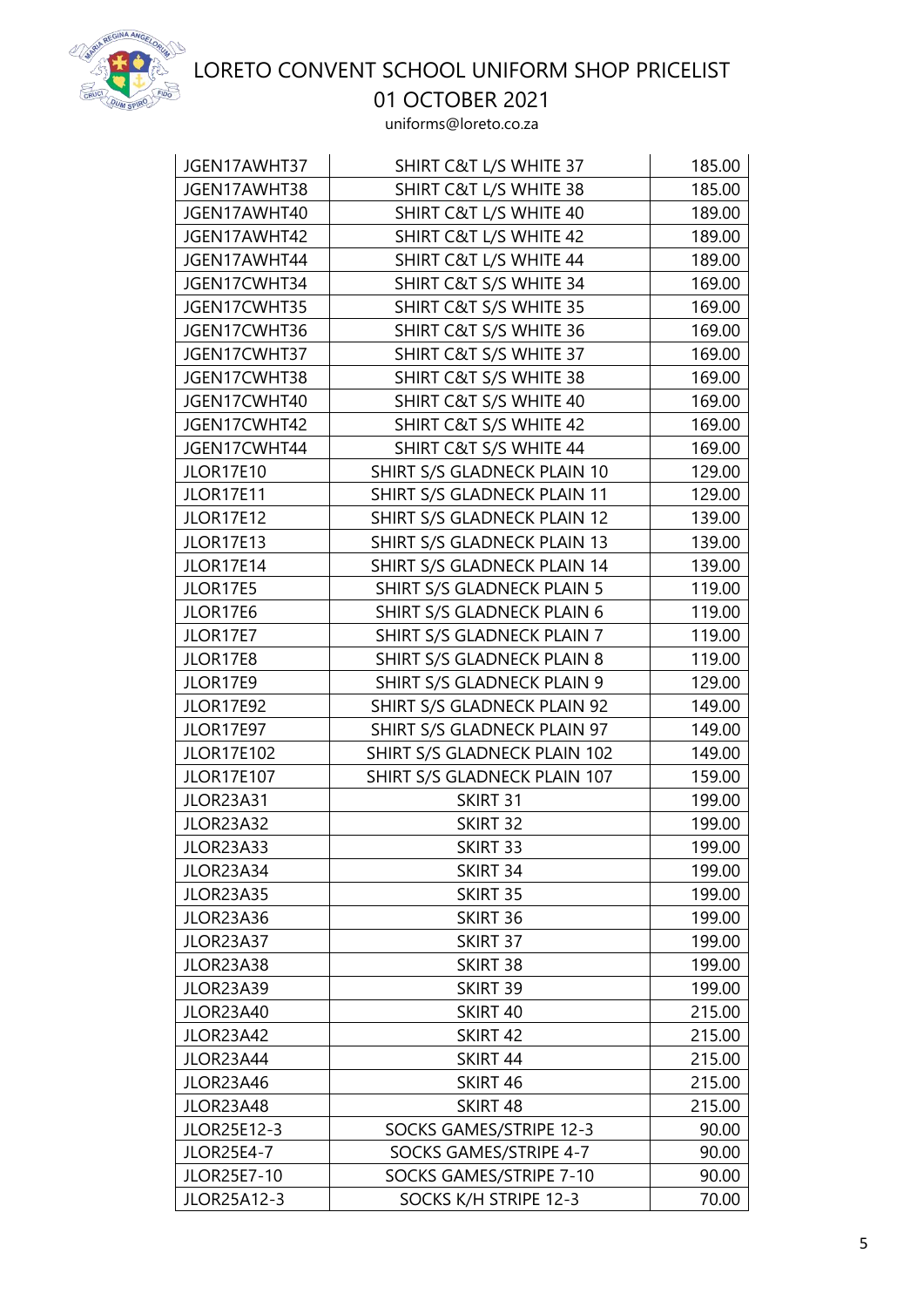

01 OCTOBER 2021

| <b>JLOR25A4-7</b>  | SOCKS K/H STRIPE 4-7            | 70.00  |
|--------------------|---------------------------------|--------|
| JLOR25A7-10        | SOCKS K/H STRIPE 7-10           | 80.00  |
| <b>JLOR25A9-12</b> | SOCKS K/H STRIPE 9-12           | 65.00  |
| JLOR25C12-3        | SOCKS STAYUP WHITE 12-3         | 55.00  |
| <b>JLOR25C4-7</b>  | SOCKS STAYUP WHITE 4-7          | 58.00  |
| JLOR25C7-10        | <b>SOCKS STAYUP WHITE 7-10</b>  | 65.00  |
| <b>JLOR25C9-12</b> | SOCKS STAYUP WHITE 9-12         | 52.00  |
| JGEN26FYEL2        | SWIM CAP LYCRA PLAIN YELLOW     | 49.00  |
| JGEN26FYEL1        | SWIM CAP SILICONE PLAIN YELLOW  | 49.00  |
| JGEN26BNAV22       | SWIM COSTUME PLAIN NAVY 22      | 259.00 |
| JGEN26BNAV24       | SWIM COSTUME PLAIN NAVY 24      | 259.00 |
| JGEN26BNAV26       | SWIM COSTUME PLAIN NAVY 26      | 259.00 |
| JGEN26BNAV28       | SWIM COSTUME PLAIN NAVY 28      | 259.00 |
| JGEN26BNAV30       | SWIM COSTUME PLAIN NAVY 30      | 259.00 |
| JGEN26BNAV32       | SWIM COSTUME PLAIN NAVY 32      | 289.00 |
| JGEN26BNAV34       | SWIM COSTUME PLAIN NAVY 34      | 289.00 |
| JGEN26BNAV36       | SWIM COSTUME PLAIN NAVY 36      | 289.00 |
| JGEN26BNAV38       | SWIM COSTUME PLAIN NAVY 38      | 289.00 |
| JGEN26BNAV40       | SWIM COSTUME PLAIN NAVY 40      | 289.00 |
| JGEN26BNAV42       | SWIM COSTUME PLAIN NAVY 42      | 289.00 |
| <b>JGEN26C22</b>   | SWIM JAMMER PLAIN NAVY 22       | 259.00 |
| <b>JGEN26C24</b>   | SWIM JAMMER PLAIN NAVY 24       | 259.00 |
| <b>JGEN26C26</b>   | SWIM JAMMER PLAIN NAVY 26       | 259.00 |
| <b>JGEN26C28</b>   | SWIM JAMMER PLAIN NAVY 28       | 259.00 |
| <b>JGEN26C30</b>   | SWIM JAMMER PLAIN NAVY 30       | 259.00 |
| <b>JGEN26C32</b>   | SWIM JAMMER PLAIN NAVY 32       | 285.00 |
| JGEN26C34          | SWIM JAMMER PLAIN NAVY 34       | 285.00 |
| <b>JLOR27C15</b>   | TIE BOBBY 15 INCHES             | 100.00 |
| JLOR27C17          | TIE BOBBY 17 INCHES             | 100.00 |
| JLOR27D17          | TIE MATRIC/PREFECT 17 INCH      | 95.00  |
| JGEN28ENAV11-      |                                 |        |
| 12                 | <b>TIGHTS COTTON NAVY 11-12</b> | 105.00 |
| JGEN28ENAVL        | TIGHTS COTTON NAVY L            | 125.00 |
| JGEN28ENAVM        | <b>TIGHTS COTTON NAVY M</b>     | 125.00 |
| JGEN28ENAVS        | <b>TIGHTS COTTON NAVY S</b>     | 125.00 |
| JGEN28ENAVXL       | <b>TIGHTS COTTON NAVY XL</b>    | 139.00 |
| JLOR15B            | TOG BAG 2 ZIP                   | 289.00 |
| <b>JLOR29C18</b>   | <b>TRACK PANTS 18</b>           | 215.00 |
| <b>JLOR29C20</b>   | <b>TRACK PANTS 20</b>           | 215.00 |
| <b>JLOR29C22</b>   | <b>TRACK PANTS 22</b>           | 215.00 |
| JLOR29C24          | TRACK PANTS 24                  | 222.00 |
| JLOR29C26          | <b>TRACK PANTS 26</b>           | 222.00 |
| <b>JLOR29C28</b>   | <b>TRACK PANTS 28</b>           | 230.00 |
| <b>JLOR29C30</b>   | <b>TRACK PANTS 30</b>           | 230.00 |
| <b>JLOR29C32</b>   | <b>TRACK PANTS 32</b>           | 242.00 |